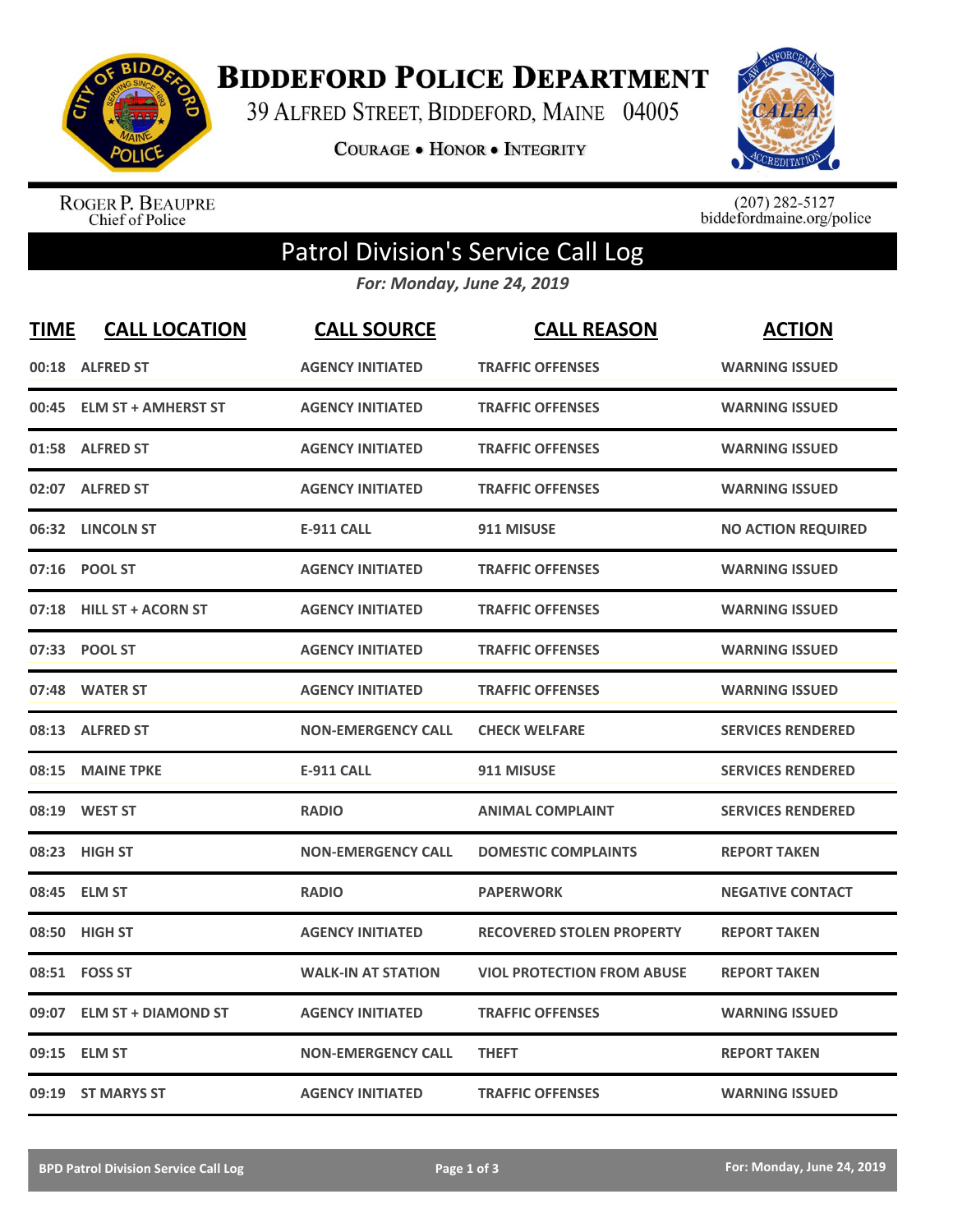| <b>TIME</b> | <b>CALL LOCATION</b>                                                                                     | <b>CALL SOURCE</b>                                      | <b>CALL REASON</b>                                                | <b>ACTION</b>             |  |  |
|-------------|----------------------------------------------------------------------------------------------------------|---------------------------------------------------------|-------------------------------------------------------------------|---------------------------|--|--|
|             | 09:46 ALFRED ST                                                                                          | <b>WALK-IN AT STATION</b>                               | <b>CAR SEAT DETAIL</b>                                            | <b>SERVICES RENDERED</b>  |  |  |
|             | 10:05 FIRST ST                                                                                           | <b>E-911 CALL</b>                                       | <b>CHECK WELFARE</b>                                              | <b>SERVICES RENDERED</b>  |  |  |
|             | <b>10:21 HILL ST</b>                                                                                     | <b>E-911 CALL</b>                                       | <b>VIOL OF BAIL CONDITIONS</b>                                    | <b>ARREST(S) MADE</b>     |  |  |
|             | OFFENDER: ANTWON CLARK  AGE: 32  RESIDENT OF: LYMAN, ME<br>CHARGE: VIOLATING CONDITION OF RELEASE        |                                                         |                                                                   |                           |  |  |
|             | 10:38 PIKE ST                                                                                            | <b>NON-EMERGENCY CALL</b>                               | <b>ARTICLES LOST/FOUND</b>                                        | <b>SERVICES RENDERED</b>  |  |  |
|             | 11:11 WENTWORTH ST                                                                                       | <b>NON-EMERGENCY CALL</b>                               | <b>CHECK WELFARE</b>                                              | <b>SERVICES RENDERED</b>  |  |  |
| 11:14       | <b>BIDDEFORD GATEWAY CTR</b>                                                                             | <b>NON-EMERGENCY CALL</b>                               | <b>SHOPLIFTING</b>                                                | <b>ARREST(S) MADE</b>     |  |  |
|             | <b>CHARGE: VIOLATING CONDITION OF RELEASE</b><br><b>CHARGE: WARRANT ARREST</b>                           | <b>CHARGE: THEFT BY UNAUTHORIZED TAKING OR TRANSFER</b> | OFFENDER: KAYLA MARIE MURPHY  AGE: 23  RESIDENT OF: ROCHESTER, NH |                           |  |  |
|             | 11:33 BIRCH ST                                                                                           | <b>WALK-IN AT STATION</b>                               | <b>COMPLAINT</b>                                                  | <b>SERVICES RENDERED</b>  |  |  |
|             | 11:39 WENTWORTH ST                                                                                       | <b>AGENCY INITIATED</b>                                 | <b>DOMESTIC COMPLAINTS</b>                                        | <b>REPORT TAKEN</b>       |  |  |
|             | 11:39 WESTERN AVE                                                                                        | <b>E-911 CALL</b>                                       | 911 MISUSE                                                        | <b>SERVICES RENDERED</b>  |  |  |
|             | 12:00 ELM ST                                                                                             | <b>NON-EMERGENCY CALL</b>                               | <b>CHECK WELFARE</b>                                              | <b>SERVICES RENDERED</b>  |  |  |
|             | 12:34 PROSPECT ST                                                                                        | <b>WALK-IN AT STATION</b>                               | <b>SUSPICION</b>                                                  | <b>SERVICES RENDERED</b>  |  |  |
|             | 12:37 PLYMOUTH DR                                                                                        | <b>NON-EMERGENCY CALL</b>                               | <b>PAPERWORK</b>                                                  | <b>SERVICES RENDERED</b>  |  |  |
|             | 13:51 ALFRED ST                                                                                          | <b>NON-EMERGENCY CALL</b>                               | <b>MISSING PERSON</b>                                             | <b>SERVICES RENDERED</b>  |  |  |
|             | 14:11 ALFRED ST                                                                                          | <b>E-911 CALL</b>                                       | 911 MISUSE                                                        | <b>WARNING ISSUED</b>     |  |  |
|             | 14:34 PINE ST                                                                                            | <b>NON-EMERGENCY CALL</b>                               | <b>FORGERY</b>                                                    | <b>REPORT TAKEN</b>       |  |  |
|             | 14:52 SOUTH ST                                                                                           | <b>E-911 CALL</b>                                       | 911 MISUSE                                                        | <b>NEGATIVE CONTACT</b>   |  |  |
| 15:06       | <b>RAYMOND ST</b>                                                                                        | <b>NON-EMERGENCY CALL</b>                               | ATTEMPTED/THREATENED SUICIDE CITATION ISSUED                      |                           |  |  |
|             | OFFENDER: JUVENILE - F  AGE: 13  RESIDENT OF: BIDDEFORD, ME<br>CHARGE: ASSAULT ON AN OFFICER (2 charges) |                                                         |                                                                   |                           |  |  |
|             | 15:10 ALFRED ST + PRECOURT ST                                                                            | <b>NON-EMERGENCY CALL</b>                               | <b>JUVENILE OFFENSES</b>                                          | <b>NEGATIVE CONTACT</b>   |  |  |
|             | 15:12 BEACH HOUSE LN                                                                                     | <b>E-911 CALL</b>                                       | 911 MISUSE                                                        | <b>SERVICES RENDERED</b>  |  |  |
|             | 15:17 ELM ST                                                                                             | <b>NON-EMERGENCY CALL</b>                               | <b>ARTICLES LOST/FOUND</b>                                        | <b>NO ACTION REQUIRED</b> |  |  |
|             | 15:38 ALFRED ST                                                                                          | <b>WALK-IN AT STATION</b>                               | <b>PAPERWORK</b>                                                  | <b>PAPERWORK SERVED</b>   |  |  |
|             | 15:44 MARINER WAY                                                                                        | <b>NON-EMERGENCY CALL</b>                               | <b>ANIMAL COMPLAINT</b>                                           | <b>NEGATIVE CONTACT</b>   |  |  |
|             |                                                                                                          |                                                         |                                                                   |                           |  |  |